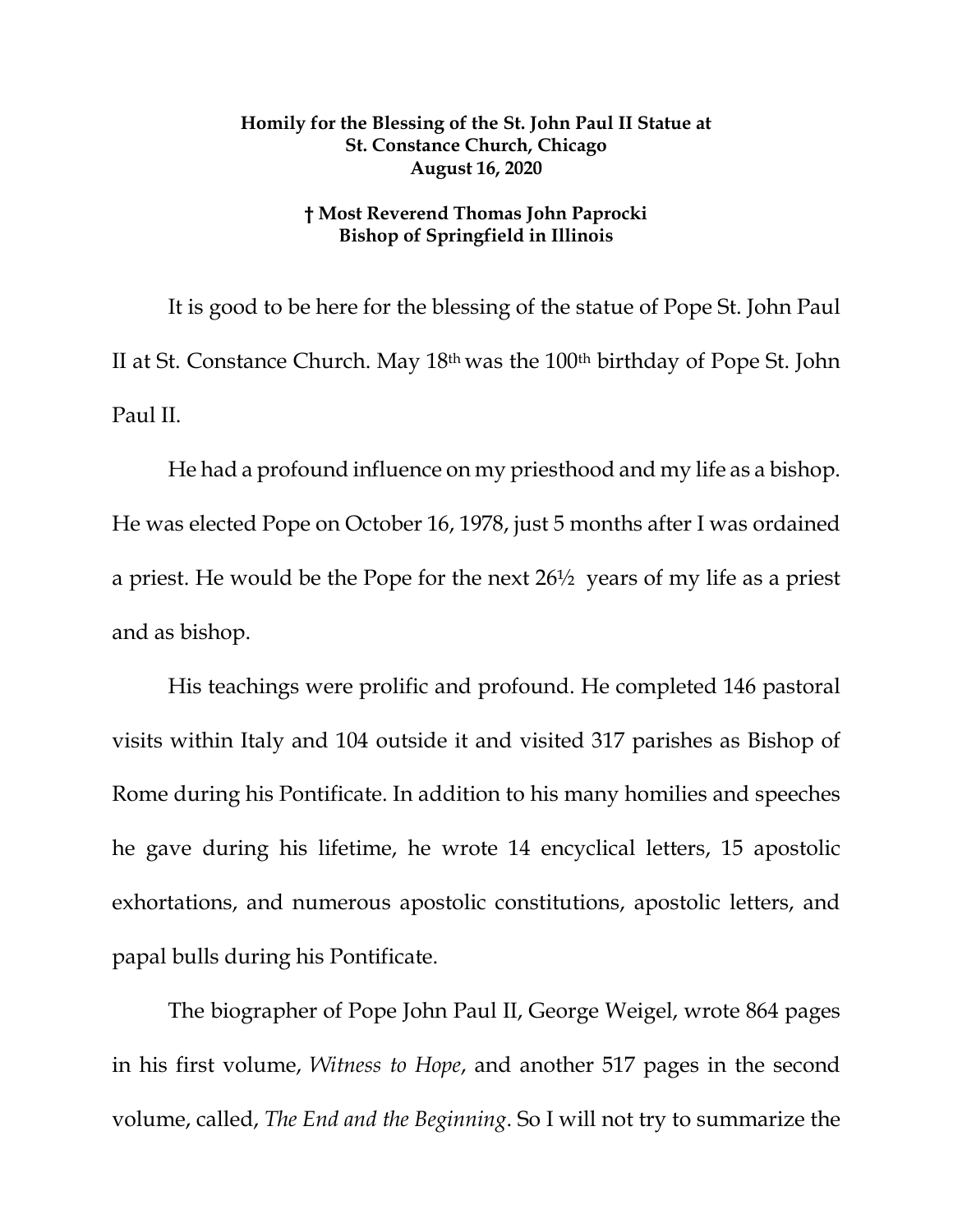life or teachings of St. John Paul II in this brief homily. I will just share a few personal recollections of him with you.

I saw him for the first time in person when he came to Chicago in 1979. I had only been a priest for a little over a year, so I only saw him from afar. I did get to meet Pope John Paul II several times during the 3½ years I lived in Rome doing my canon law studies from 1987 to 1991.

The first time was on September 9, 1988, when my siblings and I gave our parents a trip to Italy and Poland for their 40th wedding anniversary. We attended the Pope's Mass at his summer residence, Castel Gandolfo, and my father did the reading at Mass. After Mass, I introduced my parents to the Pope and told them it was their 40<sup>th</sup> wedding anniversary.

I also met Pope John Paul II ten years later, on February 23, 1998, when I was Chancellor of the Archdiocese of Chicago and accompanied Cardinal Francis George to Rome when he received his red hat as Cardinal.

It was Pope John Paul II who appointed me to be a bishop on January 24, 2003. I was present at St. Peter's Basilica when he was canonized a saint on April 27, 2014. It is no small thing for me to realize that I was appointed bishop by a saint!